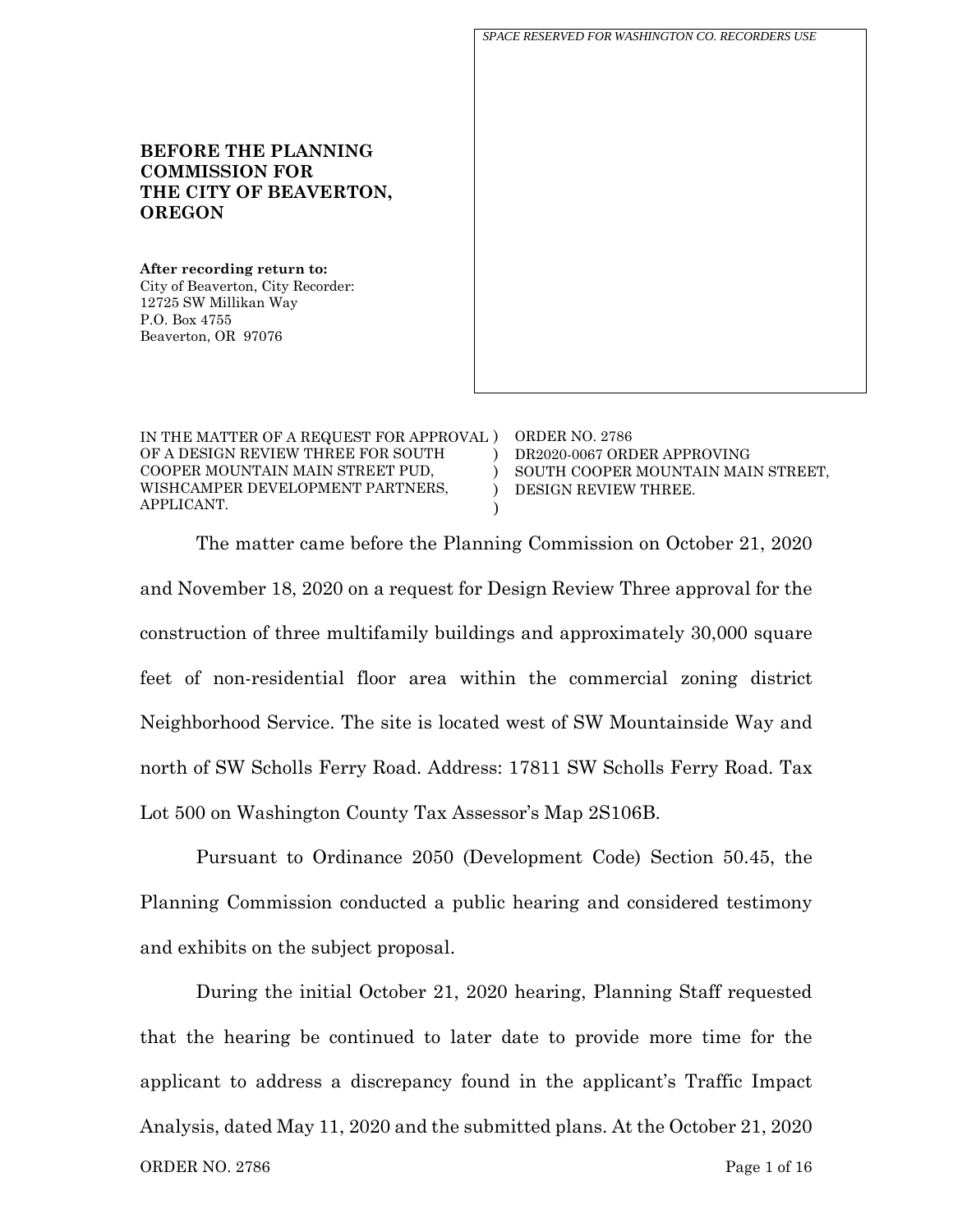public hearing the Planning Commission heard presentations from staff and the applicant and opened the public hearing for testimony. At the conclusion of the October 21, 2020 hearing the Planning Commission continued the hearing to a date certain of November 18, 2020. After the initial hearing, the applicant submitted a Traffic Impact Analysis addendum dated November 13, 2020 which was reviewed and supported by both City of Beaverton and Washington County transportation staff. In response to the Traffic Impact Analysis addendum, revised conditions of approval were proposed. The Planning Commission received a copy of the Traffic Impact Analysis addendum and the revised conditions as part of the Supplemental Memorandum dated November 18, 2020. The continued hearing took place on November 18, 2020.

The Commission, after holding the public hearing and considering all oral and written testimony, adopts the Staff Report dated October 14, 2020, Supplemental Memorandum dated October 20, 2020, Supplemental Memoranda dated October 21, 2020 and Supplemental Memorandum dated November 18, 2020 and the findings contained therein, as applicable to the approval criteria contained in Sections 40.03 and 40.20.15.3.C of the Development Code.

Therefore, **IT IS HEREBY ORDERED** that **DR2020-0067** is **APPROVED**, based on the testimony, reports and exhibits, and evidence presented during the public hearing on the matter and based on the facts, findings, and conclusions found in the Staff Report dated October 14, 2020, Supplemental Memorandum dated October 20, 2020, Supplemental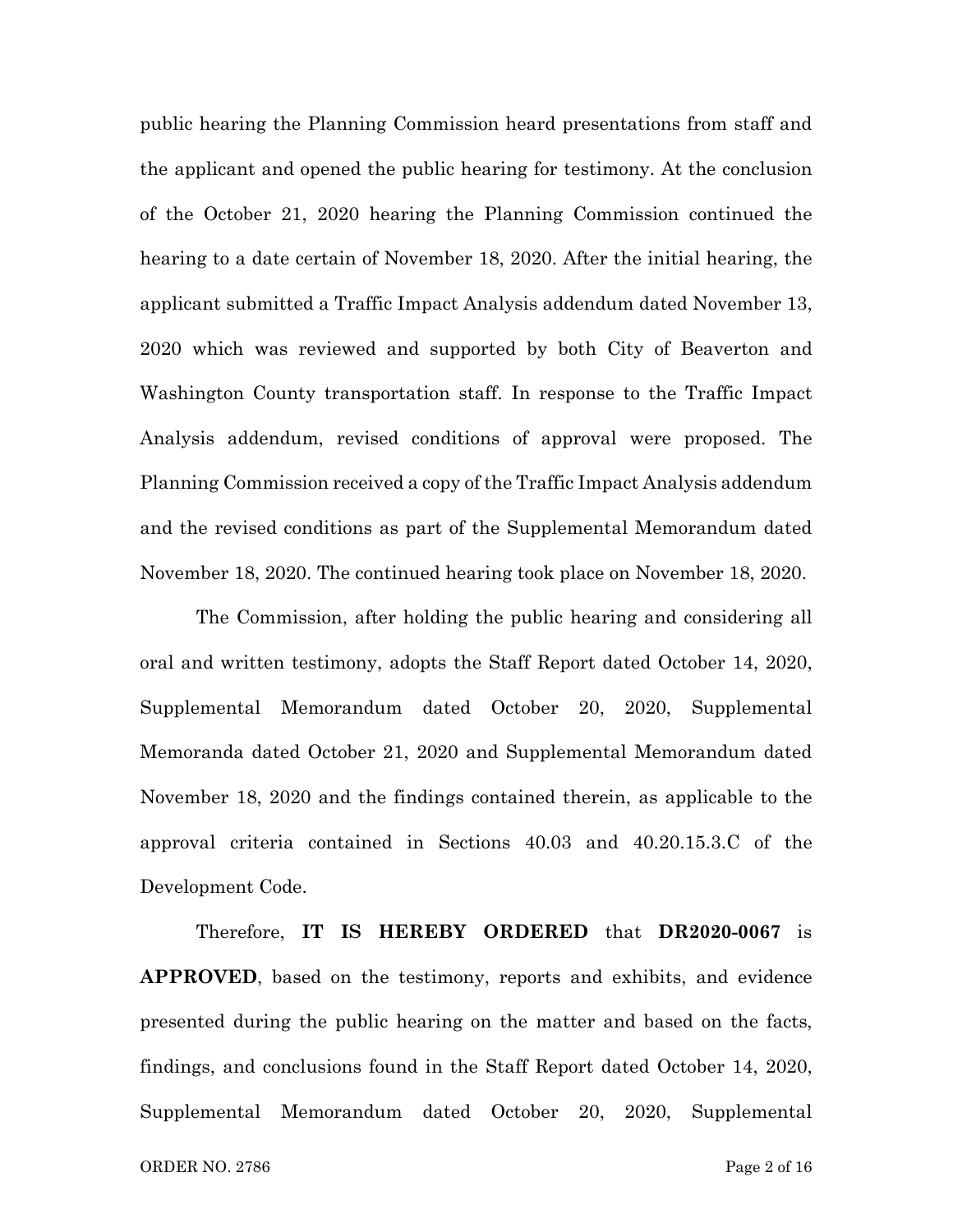Memoranda dated October 21, 2020 and Supplemental Memorandum dated

November 18, 2020, subject to the condition of approval as follows:

## **A. General Conditions:**

1. Ensure that the associated applications, ADJ2020-0002, CU2020-0002, CU2020-0003 LD2020-0007, PD2020-0002, SDM2020-0004, ZMA2020-0005 applications have been approved and are consistent with the submitted plans, or as modified by the decision-making authority. (Planning/ES)

# **B. Prior to Issuance of Site Development Permits, the applicant shall:**

- 2. If phasing of development is proposed, provide a plan showing the development of the required open space, for each phase of development. Open space does not have to be located within the phase boundaries but must be physically accessible to residents of the phase. Temporary open space may be utilized until permanent open space is constructed. (Planning/ES)
- 3. Submit plans demonstrating compliance with 60.05.25.8, showing all retaining walls subject to the standard are architecturally treated and elevations be provided. (Planning/ES)
- 4. Submit plans demonstrating compliance with the mitigation requirements outlined in the Traffic Impact Analysis, prepared by Global Transportation Engineering, dated May 11, 2020 and the Traffic Impact Analysis addendum dated November 13, 2020. (Planning/ES)
- 5. Provide a lighting plan showing conformance with the City's Technical Lighting Standards as outlined in Section 60.05.30. and Table 60.05-1. (Planning/ES)
- 6. In the phase of development in which the Urban Plaza Park Site is proposed to be constructed, submit plans that demonstrate compliance with the Urban Plaza Park Site Standards identified in section 4.1.5.c of THPRD's Parks Functional Plan (PFP) for Tract A, and include components that can be maintained at the service frequency outlined for Urban Plazas in Table 11 of the PFP, to be reviewed and approved by THPRD prior to site development permit issuance. (THPRD/ PS)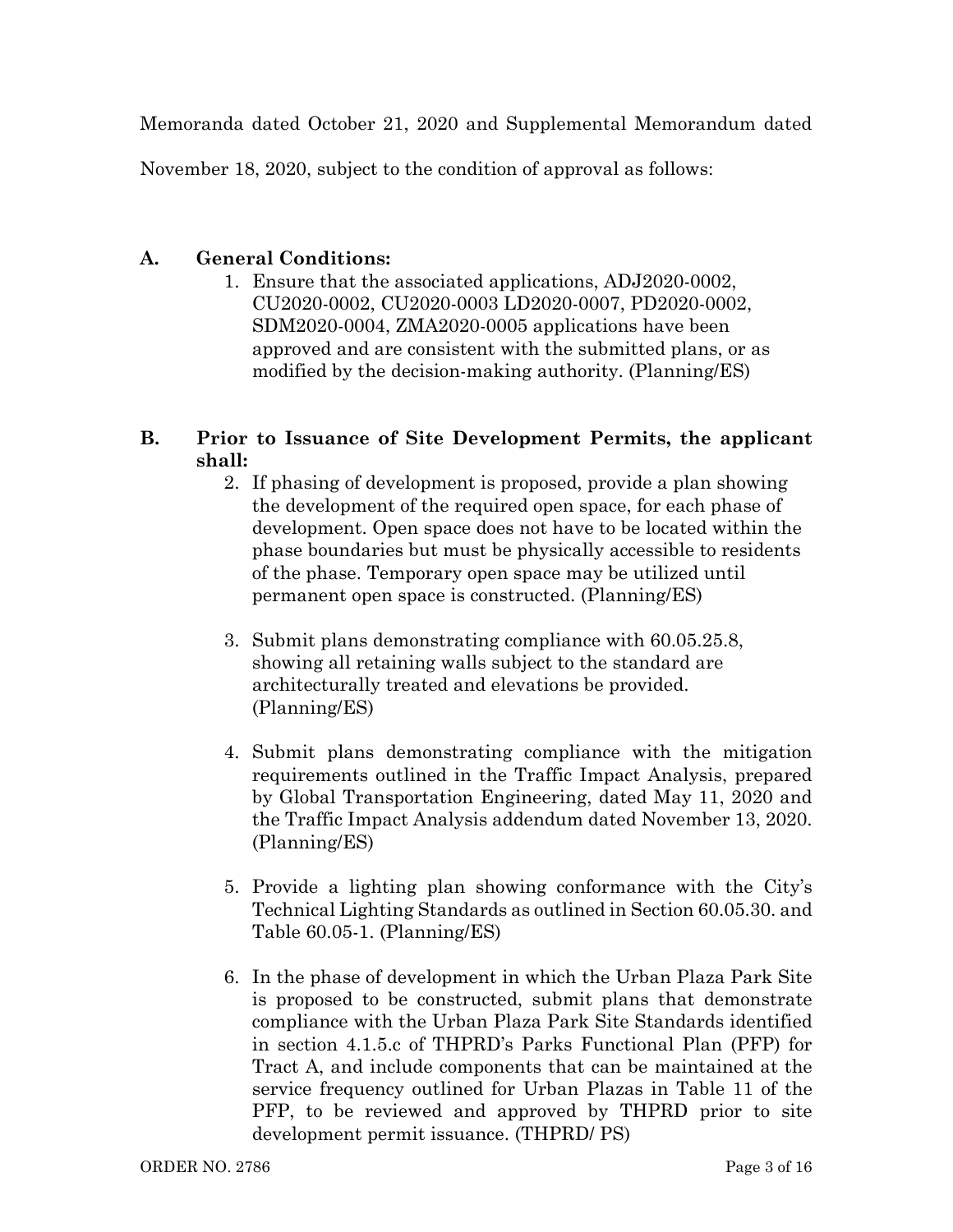- 7. Submit plans to demonstrate that new intersections and driveways meet the City's requirements for intersection sight distance. No obstructions shall be located within the sight distance triangle or the vision clearance triangle of new intersections and driveways. New driveways shall meet the minimum required sight distance established in the Engineering Design Manual based on the street's design speed. (BDC 60.55.35) (Transportation / KM)
- 8. Submit plans or other documentation to demonstrate the minimum required short-term and long-term bicycle parking outlined in BDC 60.30 is provided on-site. Plans must also show that design standards contained in both BDC 60.30 and Engineer Design Manual Section 340 are met, unless otherwise approved by the City Transportation Engineer. (BDC 60.30, and EDM 340) (Transportation / KM)
- 9. Resubmit plans demonstrating that the curb radii at the intersection of Main Street and SW Mountainside Way meets the minimum standards in the Engineering Design Manual of 25 feet. (BDC 60.55.10 and 60.50.35; and EDM 160 and 210.19) (Transportation / KM)
- 10.Submit plans demonstrating that the proposed crosswalk on SW Mountainside Way includes enhanced safety features, such as a Rectangular Rapid Flashing Beacon or similar treatment as approved by the City Transportation Engineer. Marked sidewalks cannot be provided without a signalized treatment. (BDC 40.03.1, BDC 60.55.10, BDC 60.55.25; and EDM 210.23.2) (Transportation / KM)
- 11.Submit plans demonstrating that the full paved width and curbs of SW Mountainside Way will be extended north – northwest until the property line. Submitted plans show the northbound half street of SW Mountainside Way ended approximately 17-feet before the property line. Require street improvements must extend to the site's property lines. (BDC 60.55.10 and BDC 60.55.25.4) (Transportation / KM)
- 12.Submit the following to Washington County Public Assurance Staff (503-846-3843) (Wash.Co./NV):
	- i. A signed "Design Option" form (original copy), City's Notice of Decision (NOD) and County's Letter dated November 17, 2020.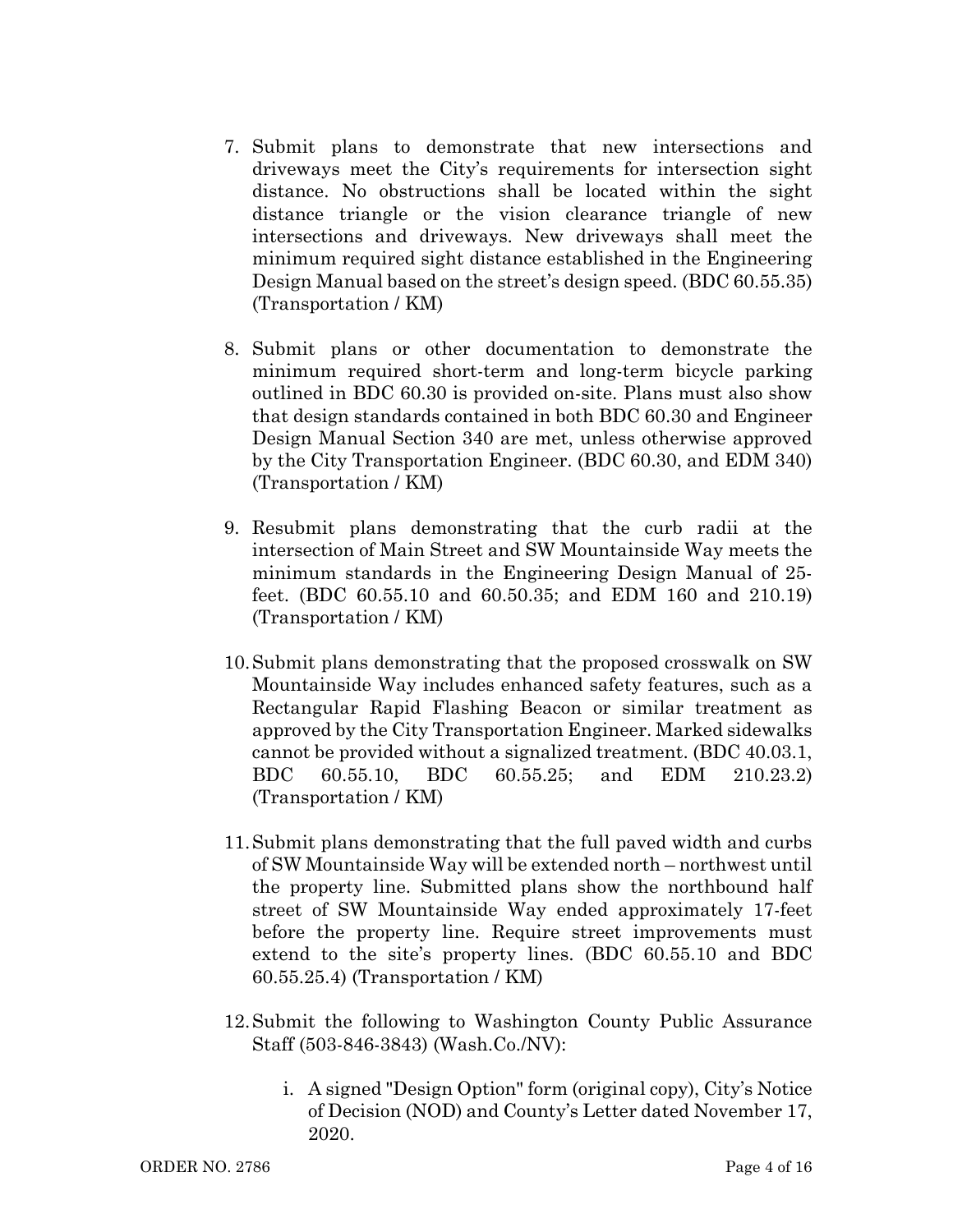- ii. \$25,000.00 Administration Deposit. NOTE: The Administration Deposit is a cost-recovery account used to pay for County services provided to the developer, including plan review and approval, field inspections, asbuilt approval, and permit processing. The Administration Deposit amount noted above is an estimate of what it will cost to provide these services. If, during the project, the Administration Deposit account is running low, additional funds will be requested to cover the estimated time left on the project (at then-current rates per the adopted Washington County Fee Schedule). If there are any unspent funds at project close out, they will be refunded to the applicant. Any point of contact with County staff can be a chargeable cost. If project plans are not complete or do not comply with County standards and codes, costs will be higher. There is a charge to cover the cost of every field inspection. Costs for enforcement actions will also be charged to the applicant.
- 13.Electronic submittal of engineering plans, geotech/pavement report, engineer's estimate and the "Engineer's Checklist" (Appendix 'E' of County Road Standards) for construction of the following public improvements, include construction access and construction traffic circulation plan (if proposed on Countymaintained streets) (Wash.Co./NV):

*Note: Improvements within the ROW may be required to be relocated or modified to permit the construction of public improvements. All public improvements and modifications shall meet current County and ADA standards. Public improvements that do not meet County standards shall submit a design exception to the County Engineer for approval.*

- i. Construction of a 3 lane Arterial road improvement along the site's frontage of SW Scholls Ferry Road to County standards. The frontage improvements shall include one eastbound through lane, eastbound left-turn lane with a minimum 300 feet of storage, westbound through lane, buffered bike lane, curb/gutter, 14-foot sidewalk with a 7 foot planter strip (LIDA facility) and continuous street lighting. The frontage improvement shall include signal and interconnect conduit(s). NOTE: LIDA Facilities will need to be approved by the County Engineer.
- ii. Completion of Scholls Ferry Road/Mountainside Way intersection to accommodate the revised lane configurations, including signal and striping modifications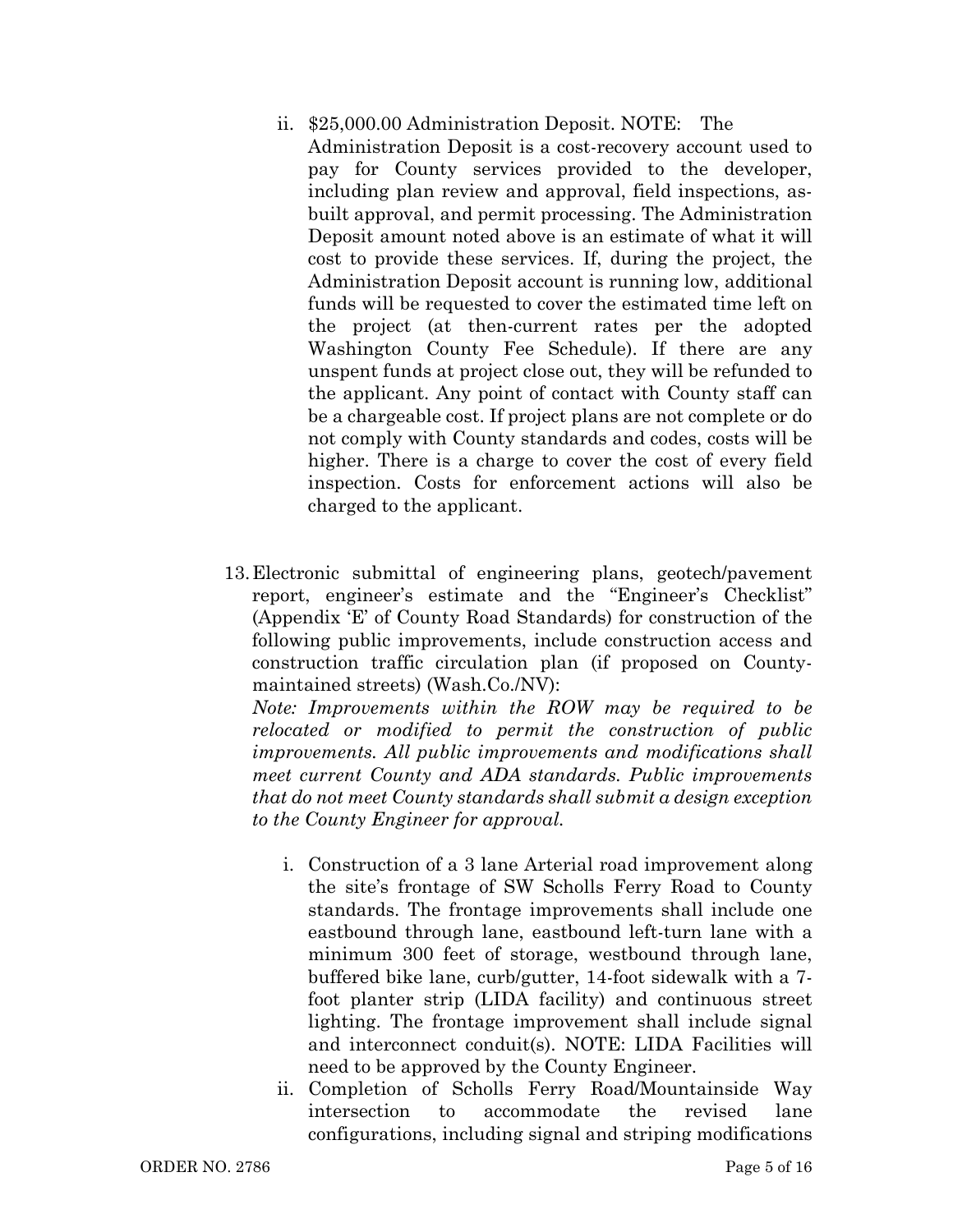per the County Engineer. Mountainside Way shall include a northbound lane and two (2) southbound lanes with a right-turn lane with storage of 325 feet and maintain existing left-turn lane (325 feet storage). NOTE: The existing westbound right-turn lane along the school's frontage shall be maintained.

- iii. Preliminary Sight Distance Certification for the intersection of SW Mountainside Way and SW Scholls Ferry Road, including any mitigation measures (if required).
- iv. Emergency access on SW Scholls Ferry Road per County and TVFR standards.
- v. Closure of all existing access on SW Scholls Ferry Road to County standards.
- 14.Submit the required plans, application form, fee, and other items needed for a complete site development permit application per the applicable review checklist. (Site Development Div. / SAS)
- 15.Contract with a professional engineer to design and monitor the construction for any work governed by Beaverton Municipal Code 9.05.020, current standards in place per the City Engineering Design Manual and Standard Drawings, Beaverton Development Code (Ordinance 2050, 4010 +rev.), the current standards in place per the Clean Water Services District, Design and Construction Standards, and the City Standard Agreement to Construct and Retain Design Professionals in Oregon. (Site Development Div. / SAS)
- 16.Submit a completed and executed City Standard Agreement to Construct Improvements and Retain Design Professional(s) Registered in Oregon. After the site development permit is issued, the City Engineer and the Planning Director must approve all revisions utilizing the process set out in the Beaverton Development Code, and the City Engineering Design Manual; however, any required land use action shall be final prior to City staff approval of the engineering plan revision and work commencing as revised. (Site Development Div. / SAS)
- 17.Have the applicant for the subject property guarantee all public improvements, site grading, storm water management facilities, private streets, and common driveway paving by submittal of a City-approved security. The security approval by the City consists of a review by the City Attorney for form and the City Engineer for amount, equivalent to 100 percent or more of estimated construction costs. (Site Development Div. / SAS)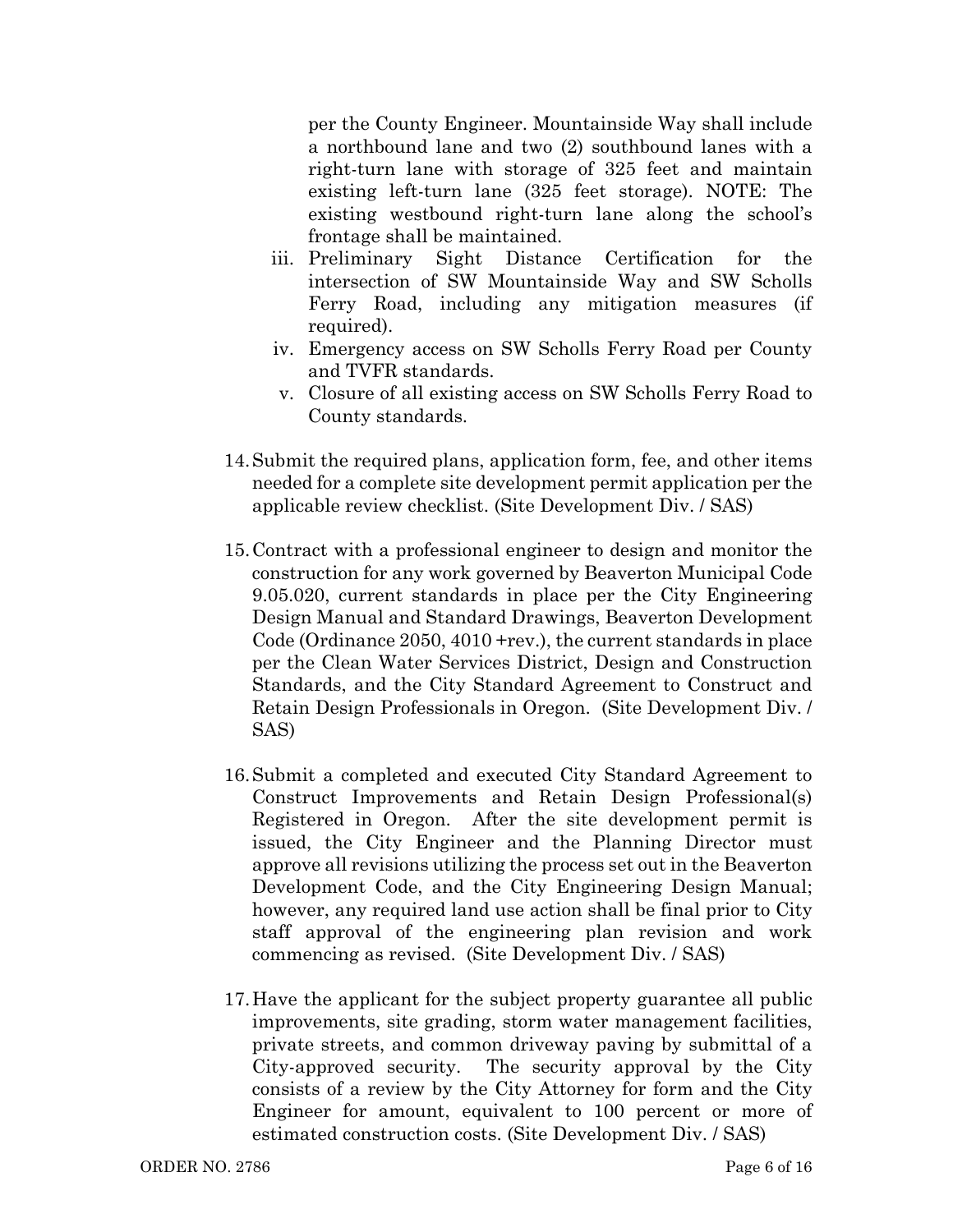- 18.Submit any required off-site easements, executed and ready for recording, to the City after approval by the City Engineer for legal description of the area encumbered and City Attorney as to form. (Site Development Div. / SAS)
- 19.Submit to the City a copy of issued permits or other approvals needed from Washington County for work within, and/or construction access to the County right of way. (Site Development Div. / SAS)
- 20.Submit a geotechnical report with the site development permit application for review and approval by the City Engineer. It shall be prepared by a professional engineer or registered geologist to the specifications of the City Engineer. (Site Development Div. / SAS)
- 21. If determined to be needed by the City Building Official, submit a detailed water demand analysis (fire flow calculations) in accordance with the requirements of the Fire Code as adopted by the Tualatin Valley Fire and Rescue. This analysis shall be supplemented by an actual flow test and evaluation by a professional engineer meeting the standards set by the City Engineer as specified in the Engineering Design Manual Chapter 6, 610.2. The analysis shall provide the available water volume (GPM) at 20 psi residual pressure from the fire hydrant nearest to the proposed project. (Site Development Div. / SAS)
- 22.Have submitted documents to the City sufficient to obtain approvals needed from the Clean Water Services District for storm system connections as a part of the City's plan review process. (Site Development Div./SAS)
- 23.Submit a completed 1200-C Permit (DEQ/CWS/City Erosion Control Joint Permit) application to the City. The applicant shall use the standard plan format per requirements for sites 5 acres or larger adopted by DEQ and Clean Water Services. (Site Development Div. / SAS)
- 24.Provide construction plans and a drainage report demonstrating compliance with City surface water management requirements per City 2019 Engineering Design Manual, Resolution 4542, Section 530; and with CWS Resolution and Order 2019-22 for quantity control for conveyance capacity, hydromodification and quality treatment. Fee-in-lieu can be requested if development meets criteria set forth in City EDM Sections 190, table 530.1,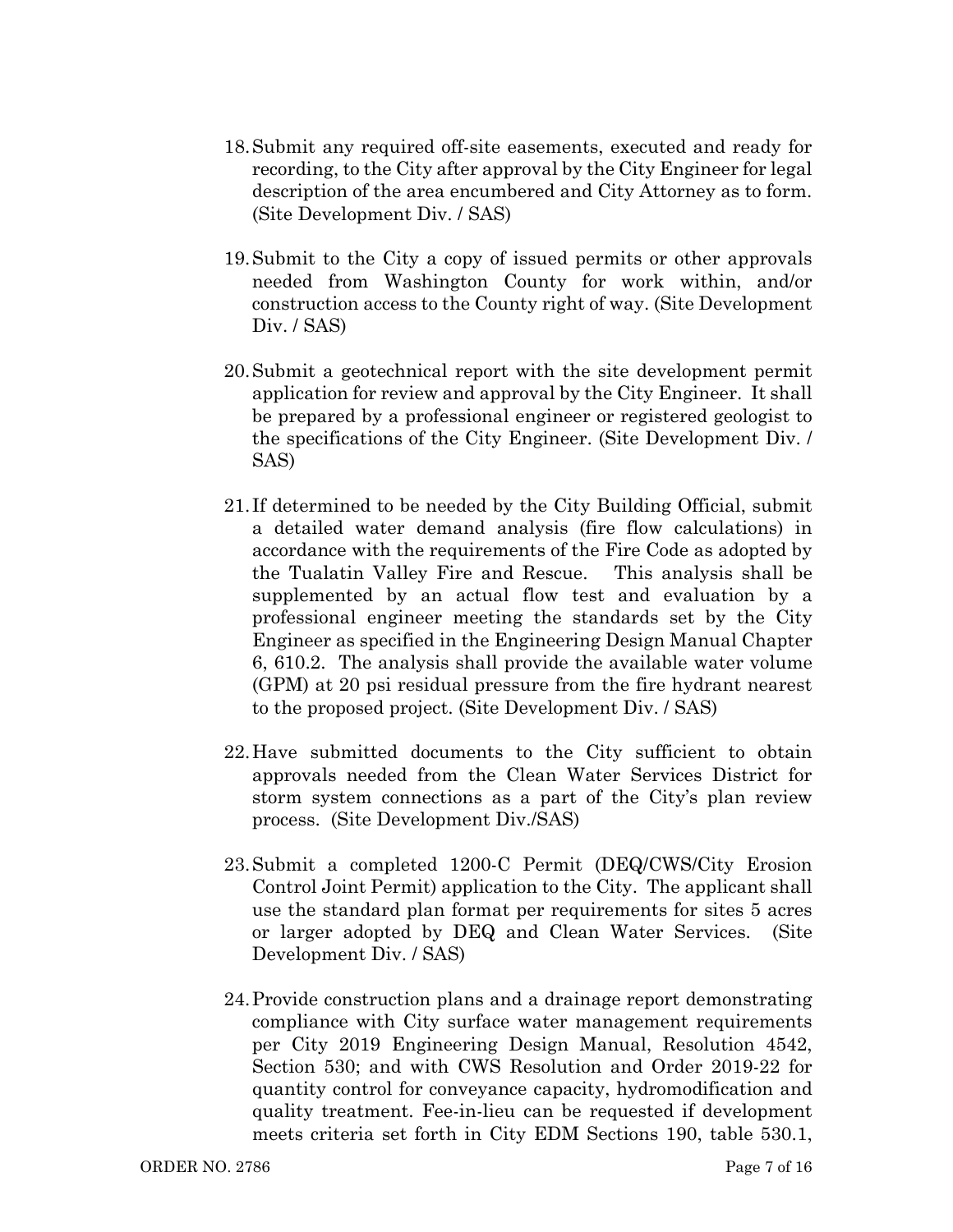and 530.1.A.4 and CWS Design & Construction Standards Section 4.03.7.a and 4.04.2.a. In addition, the final drainage report shall also demonstrate that the entire development proposal shall meet the SLOPES V requirement for stormwater management, as per the City Engineer's determination. (Site Development Div. / SAS)

- 25.Provide plans that delineate all areas on the site that are inundated during a 100-year storm event, including the safe overflow conveyance from proposed constructed stormwater management facilities. On all plan sheets that show grading and elevations, the 100-year inundation level shall be identified. (Site Development Div. / SAS)
- 26.Any extra-capacity water, sanitary, and storm water facility improvements, as defined and determined by the City Utilities Engineer, shall be eligible for system development charge credits to be assigned to the development. All site sewer (storm and sanitary) plumbing that serves more than one lot, or crosses onto another lot, shall be considered a public system and shall be constructed to the requirements of the City Engineer. Sheet flow of surface water from one lot's paved area to another lot's paved area shall not be considered a direct plumbing service. (Site Development Div. / SAS)
- 27.Submit a grading plan showing building pad elevation and minimum finished floor elevation (FFE). Pad elevation shall be at least one foot higher and FFE shall be at least three feet higher than the 100 year/emergency overflow of the storm water management facility. Any changes to approved grading must meet provisions of Beaverton Code 9.05.110 and 9.05.115, no grading can occur within 10 feet of a property line or half the height of the vertical embankment created, whichever is greater. This applies to all exterior property boundaries of the proposed project. (Site Development Div. / SAS)
- 28.Provide plans showing a Stormfilter system for treatment of the site's piped surface water runoff. Plans shall also show a trash capture water quality pre-treatment unit located directly upstream from any Stormfilter vaults or manholes. Plans shall also show a high flow bypass system to bypass surface water runoff high flows. (Site Development Div. / SAS)
- 29.Pay any required storm water system development charges (storm water quality, quantity, hydromodification and overall system conveyance) for the new impervious area proposed with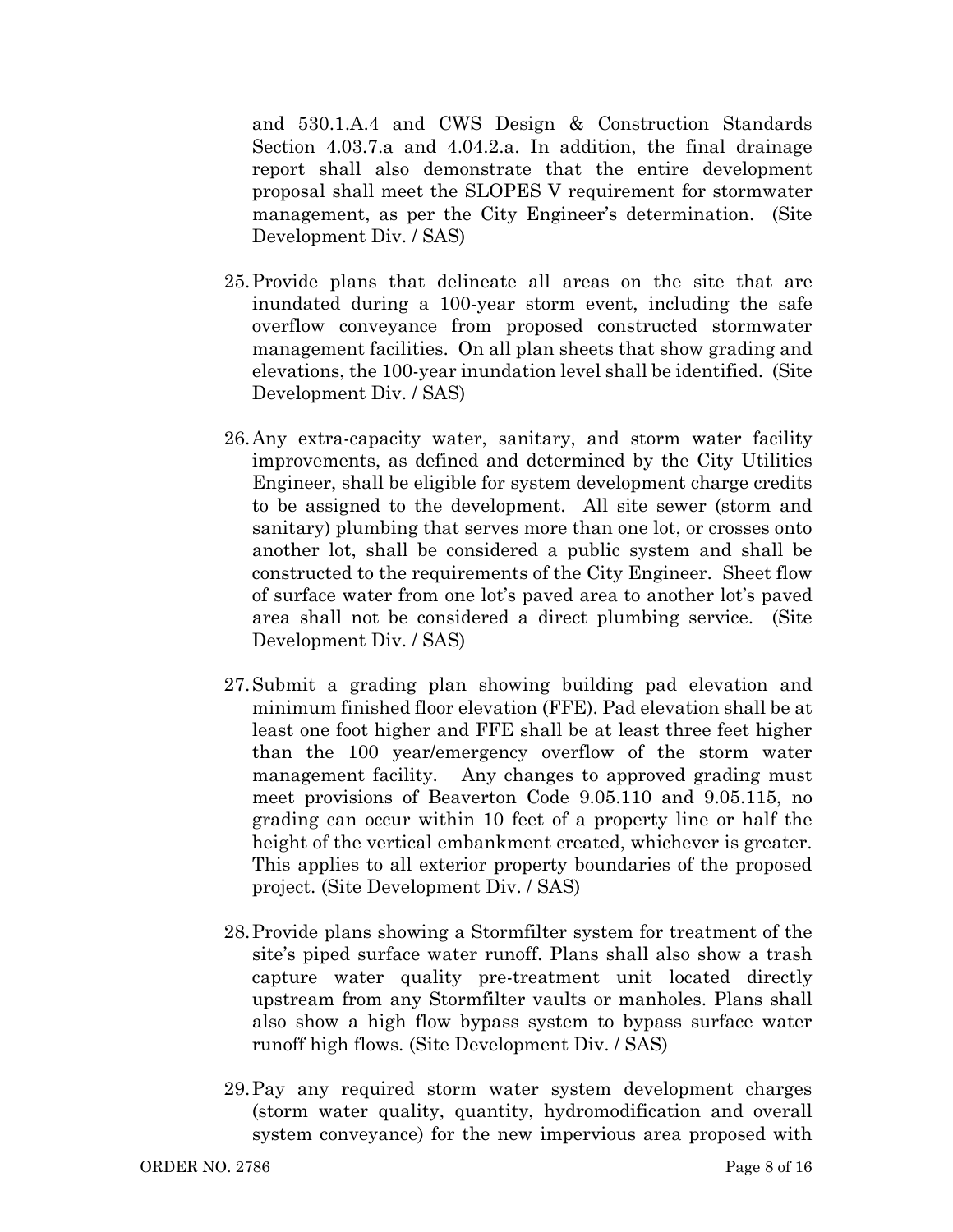any phase. (Site Development Div. / SAS)

- 30.Provide plans showing the installation of a 60" diameter water quality manhole system with minimum five foot deep sump and Snout system. (Site Development Div. / SAS)
- 31.Submit an owner-executed, notarized, City/CWS standard private stormwater facilities maintenance agreement, with maintenance plan and all standard exhibits, ready for recording with Washington County Records. (Site Development Div. / SAS)
- 32.Submit to the City a Stormwater Management Worksheet for the proposed project's new impervious area proposed for any common areas and private streets prepared by the applicant's engineer, architect, or surveyor. Any home demolition is credited at one equivalent surface unit (2640 square feet). The certification shall consist of an analysis and calculations determining the square footage of all impervious surfaces as a total for the common areas and private streets. In addition, specific types of impervious area totals, in square feet, shall be given for parking areas and driveways, sidewalk and pedestrian areas, and any gravel surfaces. Calculations shall also indicate the square footage of pre-existing impervious surface, the new impervious surface area created, and total final impervious surface area on the entire site and individual lots/tracts. (Site Development Div. / SAS)
- 33.Provide plans for the placement of underground utility lines along street frontages, within the site, and for services to the proposed new development. If existing utility poles along existing street frontages must be moved to accommodate the proposed improvements, the affected lines must be either undergrounded or a fee in lieu of undergrounding paid per Section 60.65 of the Development Code. (Site Development Div. / SAS)
- 34.Submit plans that show access for a maintenance vehicle within 9-feet from the front, or within 19-feet from the side of a vehicle to all storm water management control structures unless otherwise specifically approved by the City Engineer. (Site Development Div. / SAS)
- 35. If required by OAR 918-780-0040, submit proposed private plumbing plans to the City Building Division for review. If private sewer systems crossing lot lines and within a private easement is proposed, please submit plumbing permit application to the Building Division. Drainage within covered areas shall be piped as approved by the City Building Division. (Site Development Div.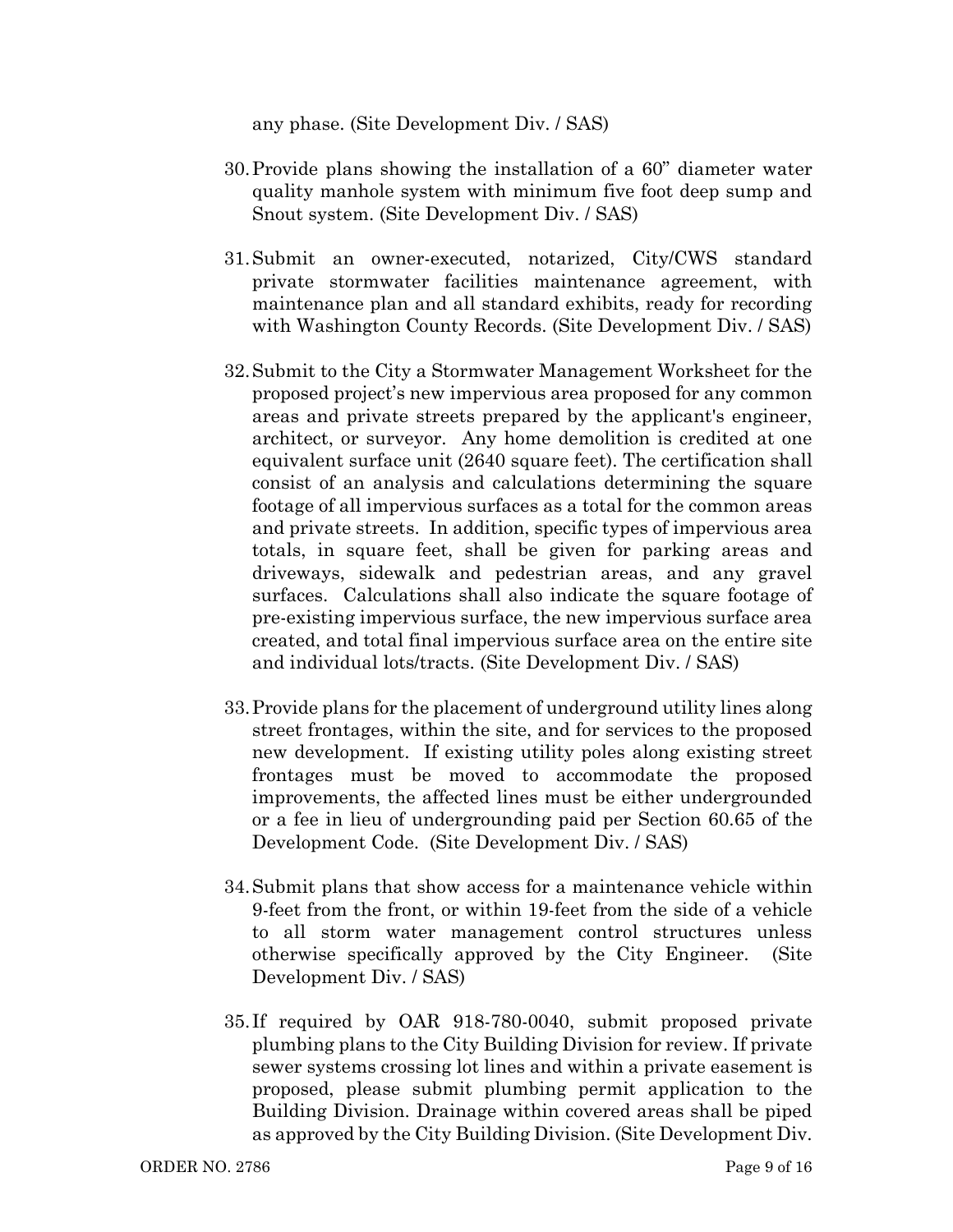/ SAS)

- 36.Submit ODOT standard detail DET1720 showing level of design detail for every public sidewalk ramp proposed with this development. Maximum designed ramp slope shall be 7.5%, maximum designed cross slope, flat landing or turning space shall be 1.5%. Two directional ADA ramps shall be provided at all corners of all intersections, regardless of curb type. See ODOT standard drawings RD754, RD155, RD756, RD757, RD758 and RD759 for ramp details. (Site Development Div. / SAS)
- 37.Provide plans showing a City standard commercial driveway apron at the intersection of any private, common driveway and a public street. (Site Development Div. / SAS)
- 38. If needed, submit plans showing a temporary grading and permanent retaining wall no-build easement for the retaining wall along the west side of the site. All retaining walls must not encroach into the PUE or ROW. This includes any wall support or anchoring components such as geogrid. (Site Development Div. / SAS)
- 39.Submit plans showing fall protection for the retaining wall along Mountainside Way. (Site Development Div. / SAS)
- 40.Provide plans showing how the site will utilize the city's nonpotable (purple pipe) system for irrigation. (Site Development/SAS)
- 41.Submit plans showing that the eastern leg and the southern leg of the SW Main Street and Street A intersection are designed to indicate the streets are private. Both Main Street and Street A are proposed as private streets. Future street extensions of Street A and Main Street could be required to be dedicated as public streets. As such, the entrances to the subject site's portion of both Street A and Main Street shall be designed with commercial driveway aprons, or as otherwise approved by the City Transportation Engineer, to indicate they are private streets. (BDC 60.55.10, and EDM 210.30) (Transportation / KM)
- 42.Have commenced construction of the site development improvements to provide minimum critical public services to each proposed lot (access graded, cored and rocked; wet utilities installed) as determined by the City Engineer and to allow for verification that the location and width of proposed rights of way and easements are adequate for the completed infrastructure, per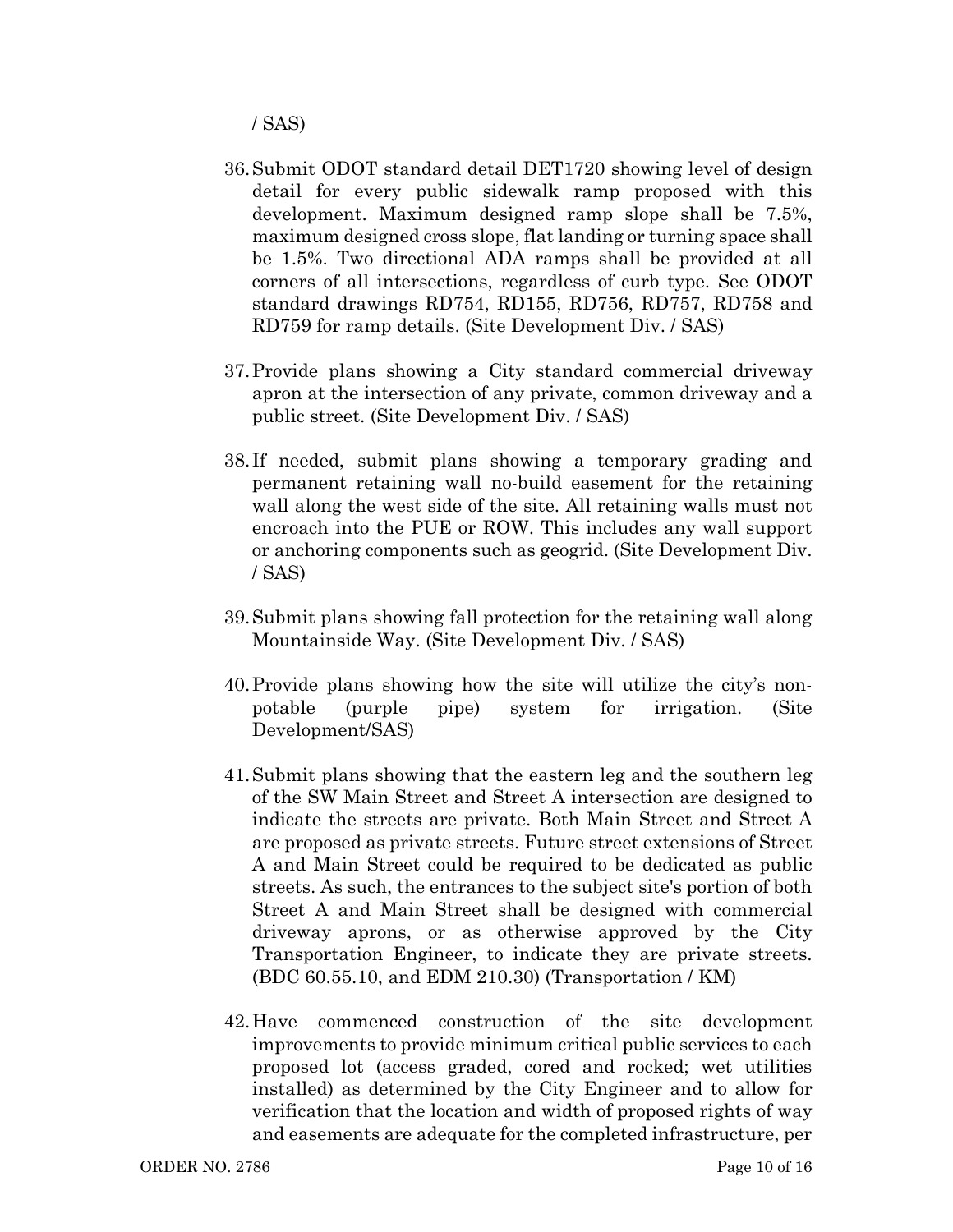adopted City standards. (Site Development Div. / SAS)

43.Obtain an approved Design Exception Request to the Engineering Design Manual for the proposed 11-foot travel lanes in Section D-D of SW Mountainside Way. The adopted Standard Drawing for a Collector (EDM Standard Drawing 200-2) require that all vehicle travel lanes be a minimum 12-feet wide. (BDC 60.55.10 and 60.55.30; and EDM 160 and 210.16) (Transportation / KM)

## **C. Prior to Building Permit Issuance, the applicant shall:**

- 44.Ensure TVF&R Service Provider Permit no. 2020-0042 conditions of approval have been satisfied. (Planning/ES and TVFR/JF)
- 45.Submit plans demonstrating two long-term bicycle parking spaces are provided for the commercial space in Building 1, as outlined in Sections 60.30.10.2.B and 60.30.10.5.B of the Development Code. (Planning/ES)
- 46.Submit plans demonstrating compliance with Section 60.05.15.5 for screening of roof-mounted equipment. (Planning/ES)
- 47.Submit a revised landscaping plan demonstrating compliance with  $60.05.20.5$ . D, which required that trees planted within required landscaped planter islands or the linear sidewalk shall be of a type and species identified by the City of Beaverton Street Tree List or an alternative approved by the City Arborist. (Planning/ES)
- 48.Submit a complete site development permit application and obtain the issuance of site development permit from the Site Development Division. (Site Development Div. / SAS)
- 49.Make provisions for installation of all mandated erosion control measures to achieve City inspector approval at least 24 hours prior to call for foundation footing form inspection from the Building Division. (Site Development Div. / SAS)

# **D. Prior to Final Occupancy, the applicant shall:**

50.Ensure all site improvements, including grading and landscaping are completed in accordance with plans marked "Exhibit A", except as modified by the decision-making authority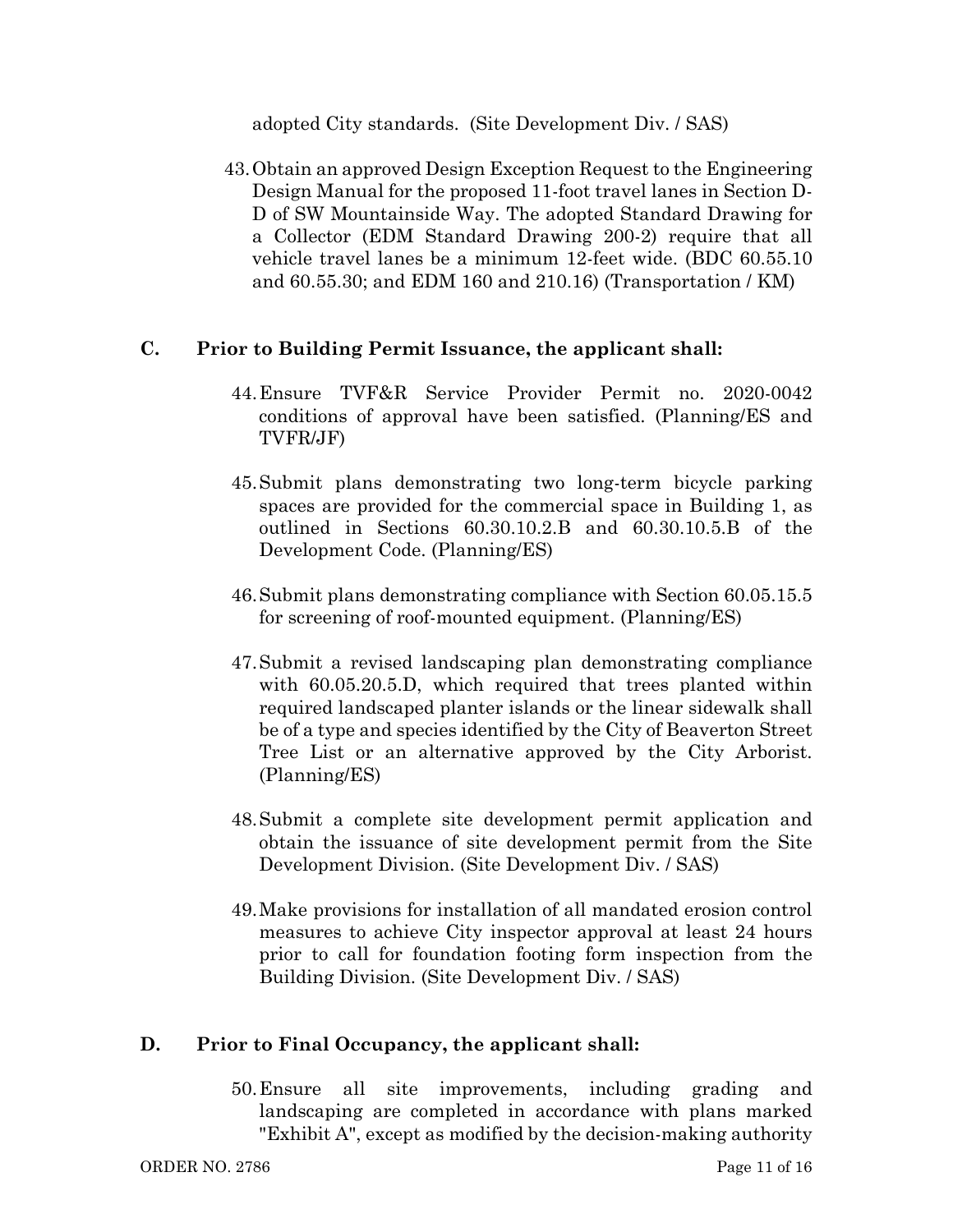in conditions of approval. (On file at City Hall). (Planning/ES)

- 51.Ensure all construction is completed in accordance with the Materials and Finishes form and Materials Board, both marked "Exhibit B", except as modified by the decision-making authority in conditions of approval. (On file at City Hall). (Planning/ES)
- 52.Ensure construction of all buildings, walls, fences and other structures are completed in accordance with the elevations and plans marked "Exhibit C", except as modified by the decisionmaking authority in conditions of approval. (On file at City Hall). (Planning/ES)
- 53.The road improvements required in condition B.13 above shall be completed and accepted by Washington County, including Final Sight Distance Certification for the intersection of SW Scholls Ferry Road/SW Mountainside Way. (Washington County/NV)
- 54.Pay a proportional share of the cost to improve the intersection of SW 175th Avenue and SW Kemmer Road. The total amount to be paid to Washington County is \$50,610.00. (Washington County/NV)
- 55.Have the landscaping completely installed or provide for erosion control measures around any disturbed or exposed areas per Clean Water Services standards. (Site Development Div. / SAS)
- 56.Have substantially completed the site development improvements as determined by the City Engineer. (Site Development Div. / SAS)
- 57.Have placed underground all affected, applicable existing overhead utilities and any new utility service lines within the project and along any existing street frontage as determined at permit issuance. (Site Development Div. / SAS)
- 58. Install or replace, to City specifications, all sidewalks which are missing, damaged, deteriorated, or removed by construction. (Site Development Div. / SAS)
- 59.Have recorded the final plat in County records and submitted a recorded copy to the City. (Site Development Div. / SAS)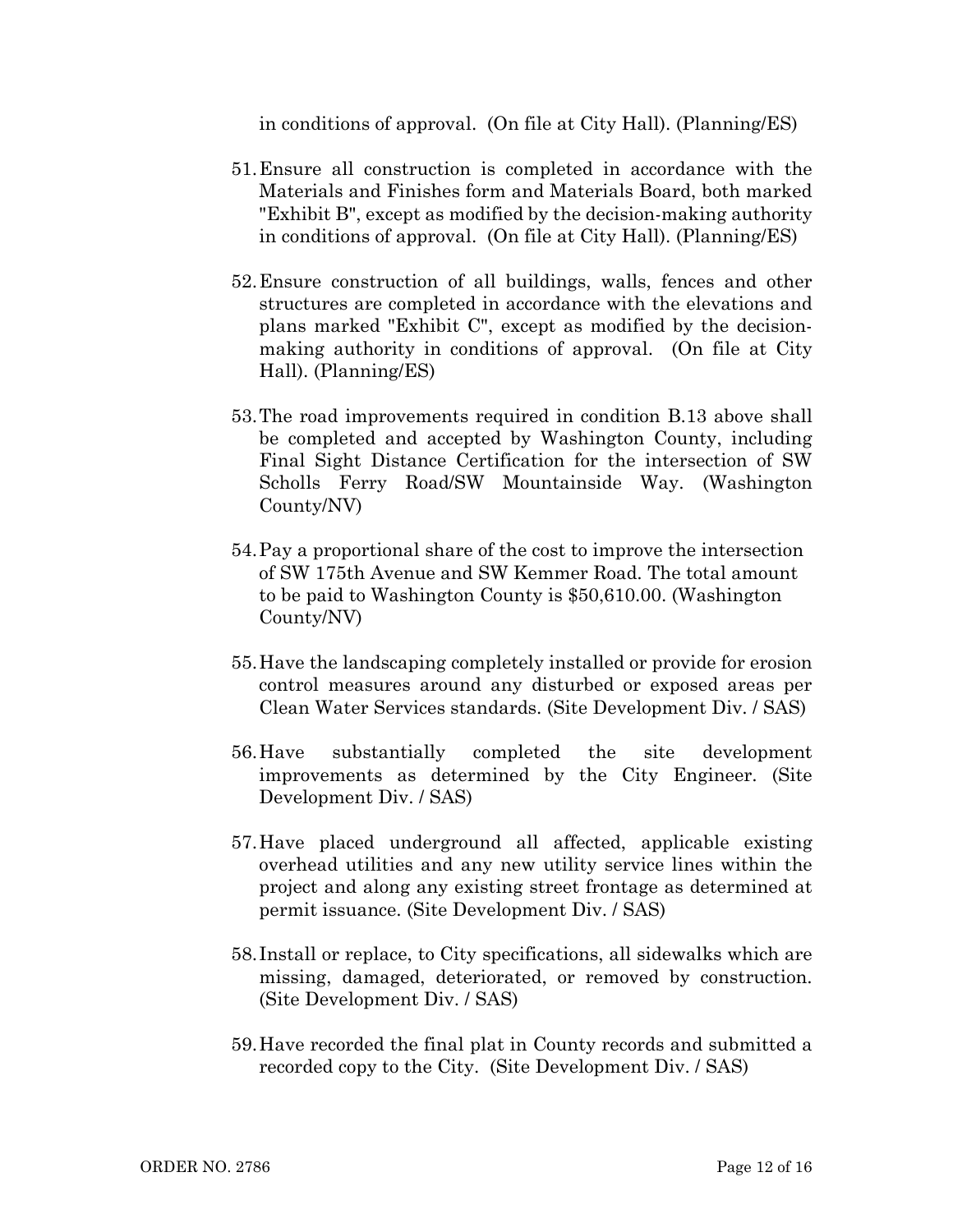### **F. Prior to release of performance security, the applicant shall:**

- 60.Have completed the site development improvements as determined by the City Engineer and met all outstanding conditions of approval as determined by the City Engineer and Planning Director. Additionally, the applicant and professional(s) of record shall have met all obligations under the City Standard Agreement to Construct Improvements and Retain Design Professional Registered in Oregon, as determined by the City Engineer. (Site Development Div. / SAS)
- 61.Submit any required on-site easements not already recorded by document or dedicated on the plat, executed and ready for recording, to the City after approval by the City Engineer for area encumbered and City Attorney as to form. The applicant's engineer or surveyor shall verify all pre-existing and proposed easements are of sufficient width to meet City standards. (Site Development Div. / SAS)
- 62.Provide a post-construction cleaning, system maintenance, and any StormFilter recharge/replacement servicing report per manufacturer's recommendations for the site's proprietary storm water treatment systems by a qualified maintenance provider as determined by the City Engineer. Additional service report will be required per maintenance schedule and until the maintenance and planting period is complete. (Site Development Div. / SAS)
- 63.Provide an additional performance security for 100 percent of the cost of plants, planting materials, and any maintenance labor (including irrigation) necessary to achieve establishment of the vegetation as shown on the approved plan within the storm water management facilities as determined by the City Engineer. If the plants are not well established (as determined by the City Engineer and City Public Works Director) within a period of two years from the date of substantial completion, a plan shall be submitted by the engineer of record and landscape architect that documents any needed remediation. The remediation plan shall be completely implemented and deemed satisfactory by the City Public Works Director prior to release of the security. (Site Development Div. / SAS)
- 64.Substantially complete the required street improvements to extend SW Mountainside Way as shown on the applicant's site plans and as approved by a Design Exception Request to the Engineering Design Manual (BDC 40.03.1; BDC 60.55.10, EDM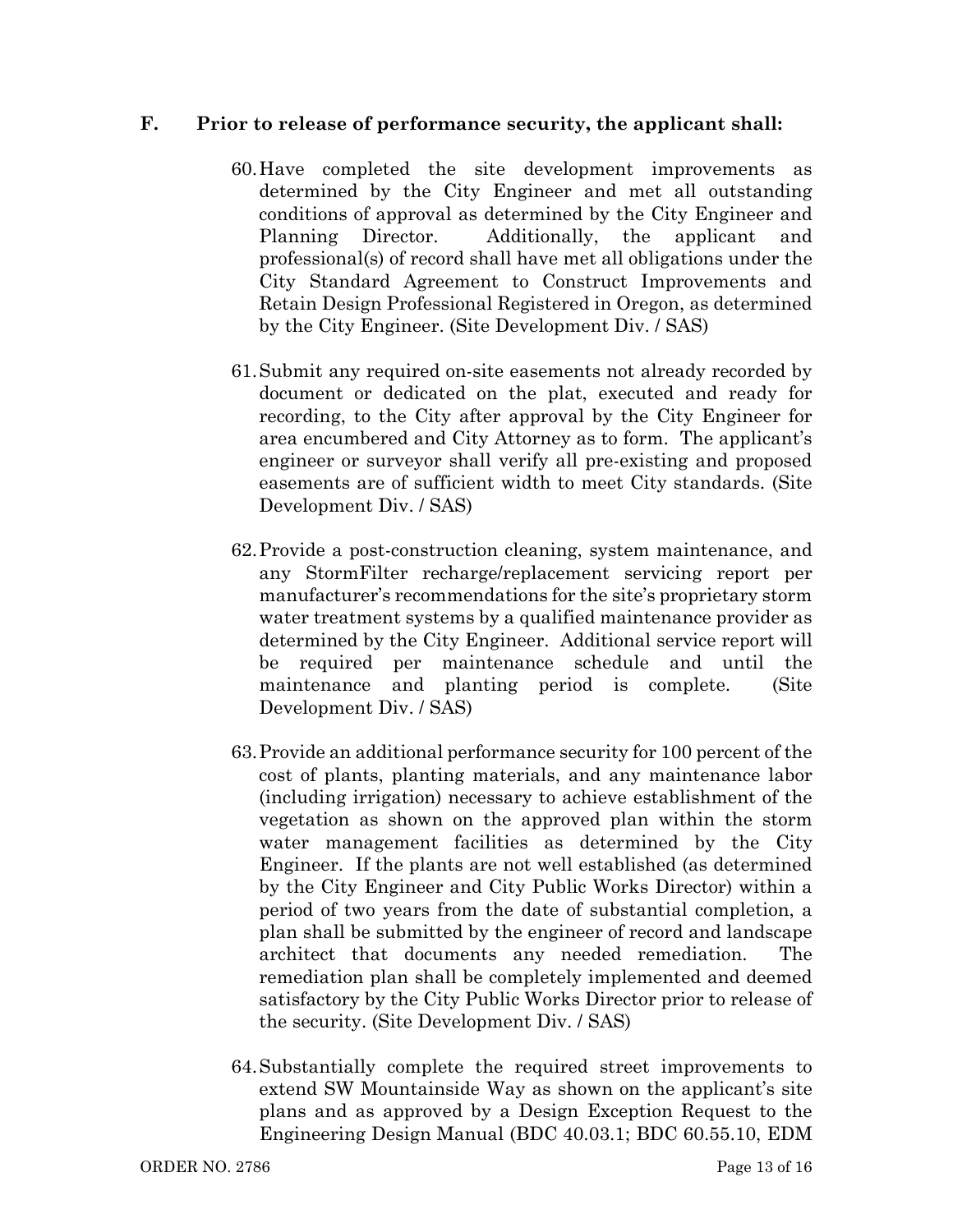Section 160 and EDM Standard Drawing 200-2) (Transportation / KM). Frontage improvements include:

- i. Between SW Scholls Ferry Road and the new intersection with Main Street (referred to as Section D-D in applicant's plans): Expand and reconfigure the vehicle travel lanes to a 4-lane cross-section including 11-foot inside turn lanes, and 12-foot outside lanes. On the westside of SW Mountainside Way, construct a 5-foot bicycle lane, standard gutter and 0.5-foot wide curb, 7-foot planter strip, and a 6-foot sidewalk.
- ii. Between the new intersection with Main Street and the temporary dead-end at the northern end of the property (referred to as Section C-C in applicant's plans): Expand and reconstruct to include a 3-lane cross-section with 12 foot travel lanes, 5-foot bicycle lanes, standard gutters with 0.5-foot wide curb, 7-foot planter strips, and 6-foot sidewalks.
- iii. Between the temporary street stub at the northeast corner of the site and the site's western boundary (referred to as Section B-B in the applicant's plans): 12 foot travel lane, 5-foot bicycle lane, standard gutter with 0.5-foot curb, 7-foot planter strip, and 6-foot sidewalk.
- 65.Substantially complete the construction of Main Street, a private street that is to be constructed to an L-1 Local Street standard as required in the development code and the Engineering Design Manual (BDC 40.03.1; BDC 60.05.20.7; BDC 60.55.10; and EDM Standard Drawings 200-4 and 216) (Transportation / KM).
	- i. Improvements shall include: Two 10-foot travel lanes, two 7-foot parking lanes; standard 0.5-foot curbs; 10-foot wide sidewalks with tree wells (except for portion of Main Street under review for Sidewalk Design Modification to eliminate the planter strip and construct a 5.5-foot wide sidewalk).
- 66.Substantially complete the construction of Street B, a private street that is to be constructed to an L-1 Local Street standard as required in the development code and the Engineering Design Manual (BDC 40.03.1; BDC 60.55.10; and EDM Standard Drawings 200-4) (Transportation / KM).
	- i. Improvements shall include: Two 10-foot travel lanes, two 7-foot parking lanes; standard 0.5-foot curbs; 6-foot planter strips; and 5-foot sidewalks.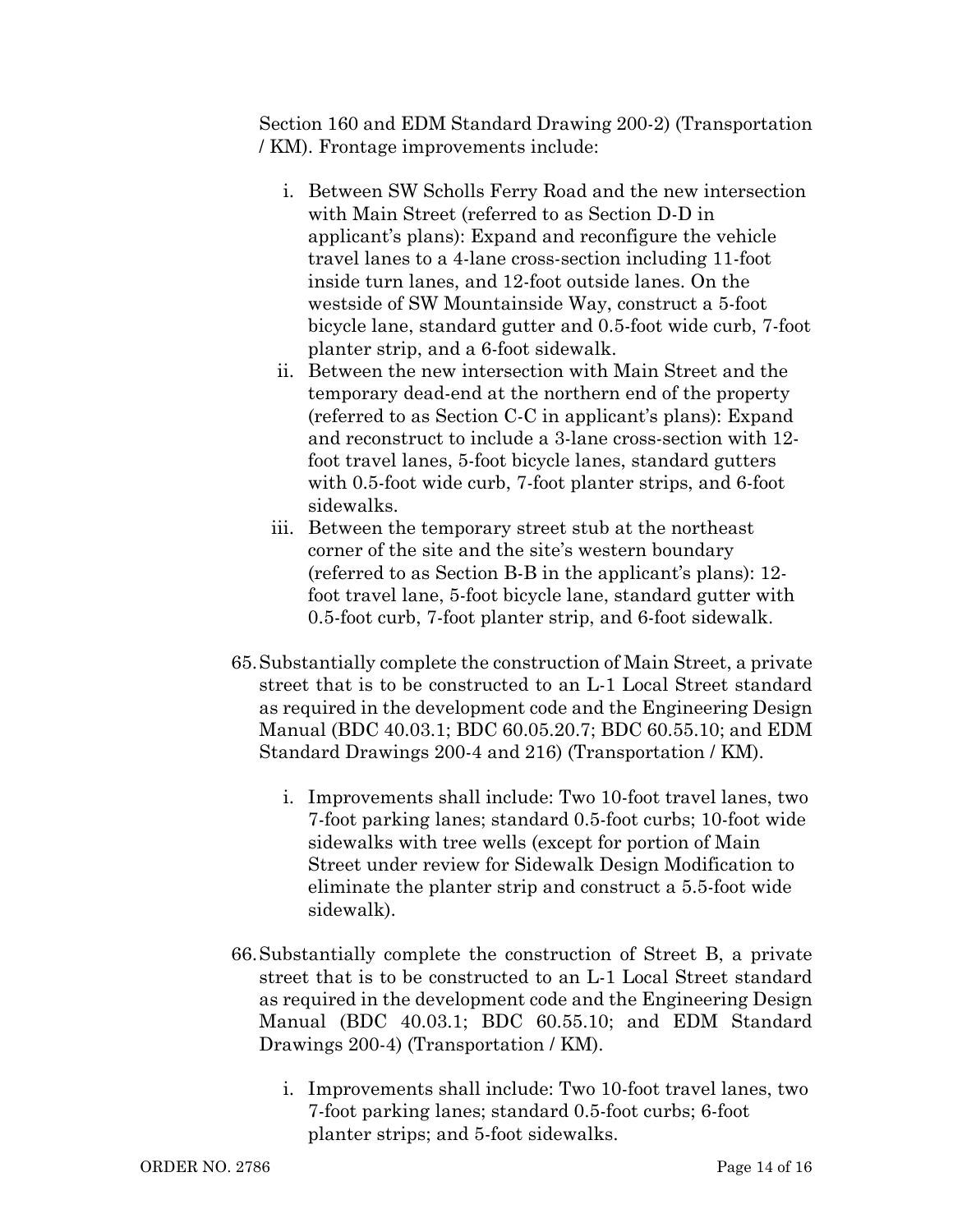- 67.Substantially complete the construction of Street A, a private street intended for emergency vehicle access in Section H-H as shown on applicant's plans, and to serve local circulation in Sections I-I and J-J as shown on applicant's plans. (BDC 40.03.1, 60.55.10, and EDM Standard Drawing 200-4). Improvements include (Transportation/KM):
	- i. For Street A, Section H-H as shown on applicant's plans, construct a 20-foot wide paved drive aisle; and standard 0.5-foot curbs. On the east side of Street A, construct minimum 6-foot planter strip and 5-foot sidewalk consistent with Local Street Standard Drawing.
	- ii. For Street A, Sections I-I and J-J as shown on the applicant's plans, construct a 23-foot wide paved drive aisle, and standard 0.5-foot curbs. On the east side of Street A, construct minimum 6-foot planter strip and 5 foot sidewalk consistent with Local Street Standard Drawing.

Motion **CARRIED**, by the following vote:

**AYES:** Lawler, Nye, Overhage, Saldanha, Winter. **NAYS:** None. **ABSTAIN:** None. **ABSENT:** Brucker.

Dated this  $\frac{24}{4}$  day of  $\frac{N}{2020}$ .

To appeal the decision of the Planning Commission, as articulated in Land Use Order No. 2786 an appeal must be filed on an Appeal form provided by the Director at the City of Beaverton Community Development Department's office by no later than 4:30 p.m. on

\_\_\_\_\_\_\_\_\_\_\_\_\_\_\_\_\_\_\_\_\_\_\_\_\_\_\_\_\_\_\_\_\_\_\_\_\_\_\_\_\_\_\_\_\_\_\_\_, 2020. December 04